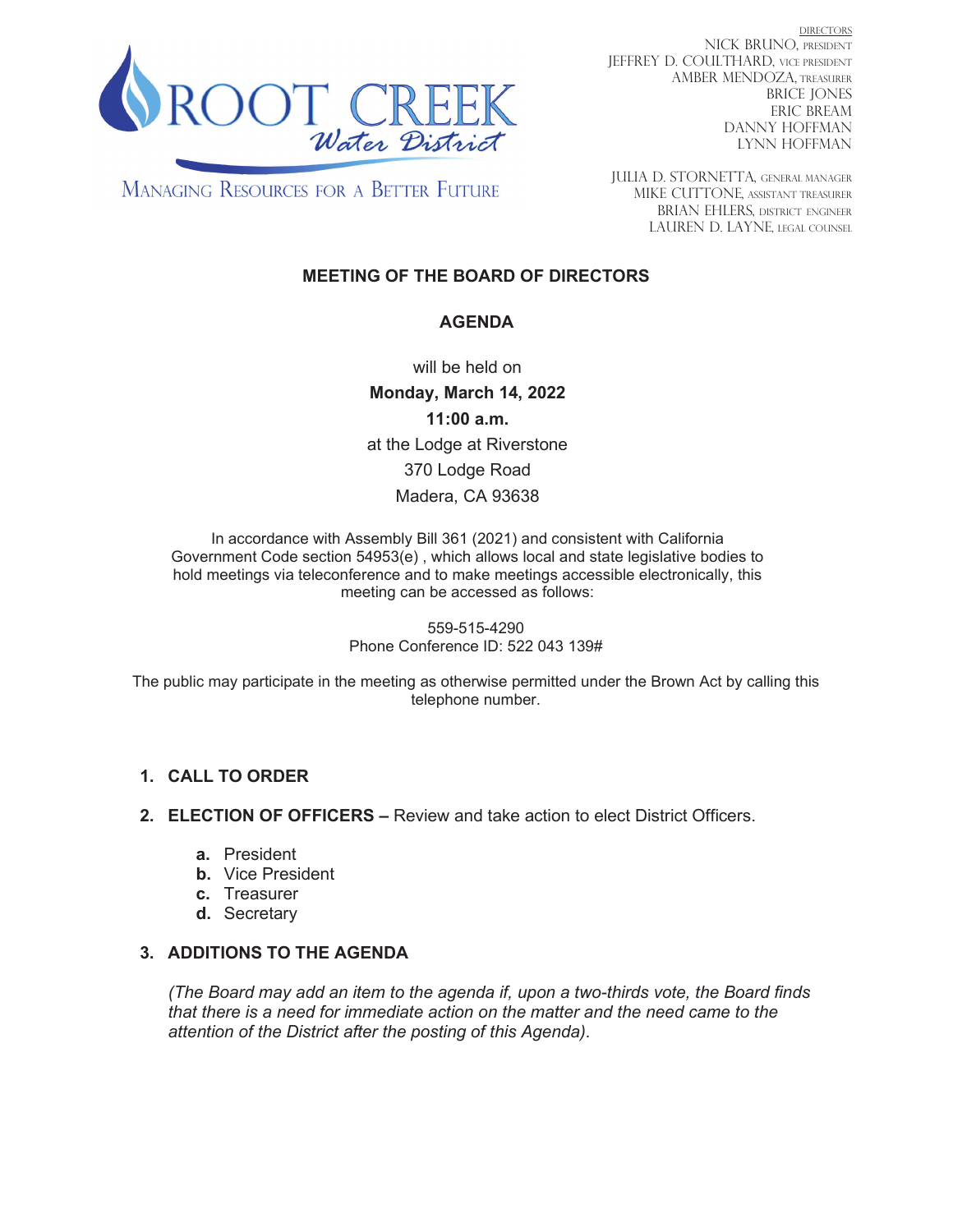**4. AB 361 RESOLUTION –** Review and consider action to adopt a resolution related to the Brown Act and Public Meetings in compliance with AB 361 from February 23, 2022 -March 23, 2022

## **5. PUBLIC COMMENT**

Members of the public may address the Board on any matter related to the District that is not included on the Agenda. Comments are limited to five (5) minutes per person.

# 6. POTENTIAL CONFLICT(S) OF INTEREST

*(Any Board member who has a potential conflict of interest may now identify the item and recuse himself or herself from discussing and voting on the matter.)* 

- **7. CONSENT CALENDAR** Review and Consider for Action:
	- **a.** Approval of minutes of the special board meeting on January 24, 2022.
	- **b.** Acceptance of the financial statements for the month of December 2021.
	- **c.** Acceptance of the financial statements for the month of January 2022.

#### 8. CORRESPONDENCE

*(Members of the Board or Staff may provide comment on any timely matter related to the District that is not included on the agenda.)* 

#### **9. COMMITTEE REPORTS**

- **a.** Water Supply and Utilization ad hoc Committee.
- **10. BOARD ACTION ITEMS** The Board may take action on any of the following items:
	- **a.** Budget Adjustments Review and take action to make the following adjustments:
		- 1. Permits Budget Item 560.01.02 increase \$6800.00
		- 2. Water Purchases Budget Item 510.03 increase \$765,442.60
	- **b.** 2021 SGM Grant Program Implementation Grant Resolution -Review and consider action to file a grant application, receive grant funds, execute grant agreement, and engage consultants as required.
- **11. DISTRICT ENGINEER'S REPORT** The Board may take action on any of the following items:
	- **a.** Operations Monthly Report
	- **b.** Other District Matters
- **12. LEGAL COUNSEL REPORT** The Board may take action on any of the following items:
	- **a.** Legislation